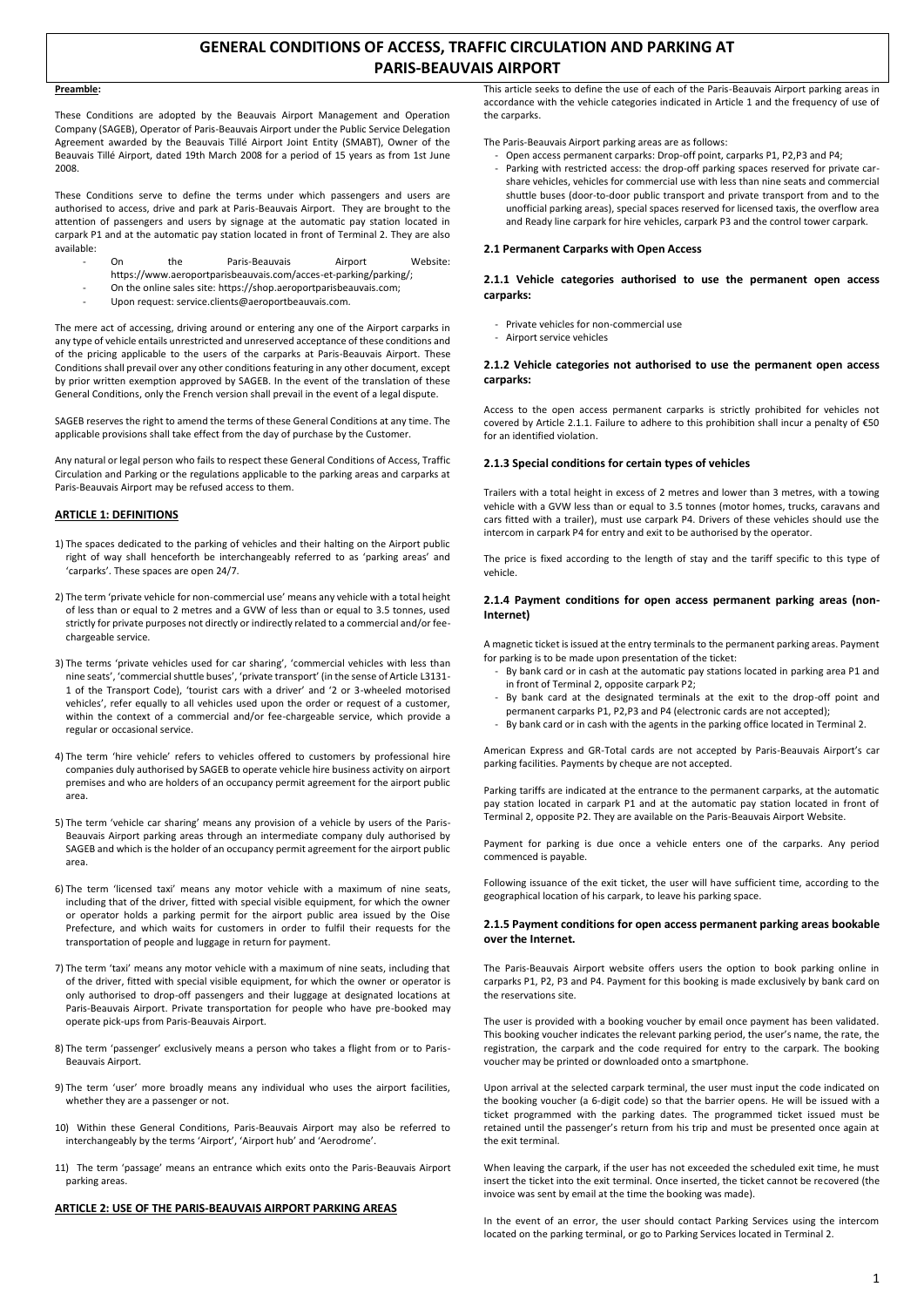Bookings cannot be changed and in case of cancellation, it will be free of charge if done 24H00 prior the date and hour of entrance. Over this time, no refund available.

The booking cannot be made and validated less than 7 hours prior to entry into the relevant carpark.

Paris-Beauvais Airport will accept early arrivals up to 120 minutes in advance and late departures up to a maximum of 240 minutes after the allotted time. Outside of these timescales, excess charges will be billed according to the fee schedule indicated at the entrance to each carpark, or available on the Airport Website.

### **2.1.6 Conditions of use of the open access permanent carparks**

Paris-Beauvais Airport recommends its users allow sufficient time between the arrival time of their flight and their carpark exit time.

Paris-Beauvais Airport shall not, under any circumstances, be held liable for any exceedance of the parking period due to external events (vehicle breakdown, flight delays, etc.).

This also applies for any exit made ahead of the specified period, irrespective of the actual parking time and the reason given (missed or cancelled flight, etc.). No refund requests shall be considered.

Each parking area has its own tariff which cannot be applied to any other carpark, irrespective of the usage of the carpark concerned.

### **2.1.7 Subscriptions**

A quarterly or annual subscription for each carpark may be taken out, depending on availability, for parking areas P1, P2, P3 and P4 (at a reduced rate) upon written request which must be sent to the Parking Service at least 72 hours prior to first use:

- Email[: service.parking@aeroportbeauvais.com;](mailto:service.parking@aeroportbeauvais.com)
- $-$  Fax: 03 44 11 46 07
- Postal address: SAGEB, Parking Service, Paris-Beauvais Airport, CS 20442, 60004 BEAUVAIS CEDEX.

The subscription is payable in advance and, at the very latest, when collecting the subscription card from the Parking Service, whose office is located in Terminal 2 next to the arrivals lounge. It cannot be refunded or exchanged unless the operator is no longer in a position to provide a long-term parking space to the subscriber (any refund will be on a pro rata basis according to the subscription period remaining).

Subscriptions may be approved:

- For private individuals. In this case, subscription is personal and is linked to a vehicle which is identified by its registration number. A plastic card bearing the name of the person, their vehicle registration and the authorised parking period shall be issued and must be displayed on each occasion the parking facilities are used. For legal entities, if a company vehicle has entered the carpark, it must have departed before another company vehicle may enter (using the same card). The subscription may be used by any person appointed by the subscriber.

Subscriptions shall not be approved for requests relating to engagement in non-contracted commercial activity at the airport. Inspections will be carried out by the Parking Service in this respect, in order to check that such commercial activity is not present in the Paris-Beauvais Airport carparks.

The subscriber may use his card to enter and exit the carpark. In the event of loss of the subscription card, a fee of €20 will be incurred for a replacement to be issued.

Any misuse of the subscription card (fraud, etc.) will entail immediate cancellation of the card and/or the subscriber will subsequently be unable to obtain a new subscription card, without prejudice in any event, to criminal proceedings which may have been initiated. In the event of cancellation of a subscriber's card due to fraudulent use, the current subscription shall not be refunded by the carpark operator. In the event of a change in pricing, the applicable tariff will be that which is in force on the day of subscribing or renewing a subscription.

Payment for subscription by cheque is not accepted.

# **2.2 Carparks with Restricted Access:**

### **2.2.1 Special parking spaces allocated to licensed taxis**

Accessing, parking or stopping in special parking spaces on the service road adjacent to the terminals is strictly reserved by the Oise Prefecture to licensed taxis. The annual fee is specified in the Paris-Beauvais Airport carpark pricing guide. Taxis which do not come under this category, without exception, absolutely must use the designated spaces in the drop-off area.

### **2.2.2 Drop-off area parking spaces reserved for commercial vehicles**

Accessing, parking or stopping in parking spaces reserved to commercial vehicles is strictly limited to the following vehicles:

- Private vehicles used for car sharing,
- Commercial vehicles with less than nine seats,
- Commercial shuttle buses (door-to-door public transport and private transport from and to the unofficial parking areas),
- Private transport,
- Tourist vehicles with a driver,
- Car sharing vehicles, - 2 or 3-wheeled motor vehicles,

- Taxis not authorised by the Prefectural Order,

The fee for the service provided, and any surcharges, are established in accordance with the fee schedule in force.

# **2.2.3 Parking spaces reserved for hire vehicle companies duly authorised by SAGEB**

Accessing, parking or stopping in the Ready line carpark or in the hire vehicle overflow area is strictly reserved to vehicles related to hire activities authorised by SAGEB.

Tariffs and payment terms are established within the agreements for temporary occupancy of the airport public domain entered into between the hire companies concerned and SAGEB.

In the event that the overflow area and Ready line carpark become full, those who have hired rental vehicles may freely use Carpark P3. Prices will be established according to parking duration. Nevertheless, hire companies will be exempt from paying the applicable surcharge in the event of a frequency of use exceeding 10 entries and exits within a rolling 30-day period.

**2.2.4 Parking reserved for the vehicles of SAGEB employees, subcontractors and authorised suppliers, and control tower parking**

The control tower carpark is strictly reserved to staff from government bodies and SAGEB authorised employees.

# **ARTICLE 3: PROVISIONS APPLICABLE TO ALL PARIS-BEAUVAIS AIRPORT CARPARKS**

### **3.1 Adherence to Regulations - Sanctions**

All parking outside of the Paris-Beauvais Airport carparks and parking areas is prohibited. Vehicles concerned may, where appropriate, be subject to the following sanctions:

- A parking ticket fine for failure to adhere to the parking rules,
- A parking ticket fine for dangerous parking,
- Impoundment.

In accordance with the Prefectural Orders in force in relation to Paris-Beauvais Airport safety and security, drivers of vehicles navigating or parking within the airport boundaries are obliged to observe the regulations prescribed by the French Highway Code.

They must also adhere to existing signalling and comply with orders which may be given to them by the Police, Border Police staff, customs officers, sworn officers of the Directorate General for Civil Aviation and the operator's airport officers carrying out surveillance and security duties approved by the Prefecture. Pursuant to Article 1 of Decree No. 2005-316 of 29th March 2005 concerning the conferring of power upon airport officers to record certain French Highway Code infringements, violations of motorised land vehicle parking regulations within the airport right of way may also be recognised by way of parking tickets issued by Paris-Beauvais airport officers who are responsible for carrying out surveillance and security duties, and are approved in this respect by the State representative entrusted with police powers at this airport.

Vehicle manoeuvring and driving speed limits inside the carparks are governed by the provisions of the French Highway Code.

Where a driving direction is imposed inside a carpark, this must be adhered to, as must the indicated boundaries for each space.

Where applicable, foot passengers absolutely must keep to the pedestrian walkways marked out on the ground.

Parking outside of marked zones is prohibited, particularly in traffic zones, pedestrian walkways, in front of service barriers and in front of fire-fighting facilities. The operator reserves the right to move vehicles parked outside of marked zones. A fixed fee of €75.00 incl. tax (aside from removal charges) shall be charged to any user who has parked in violation and whose vehicle has been the subject of a removal. Parking in one of the carparks referred to in this regulation implies the owner's acceptance of risk as regards removal of the vehicle.

The parking duration is strictly limited to the vehicle user's length of stay at the airport or, in the case of vehicles belonging to passengers travelling from Paris-Beauvais Airport, for the time between their departure and return. Depending on available spaces, parking may be limited to a specific duration as indicated by appropriate signage.

The operator reserves the right to move any vehicle to another carpark, if necessary. In this scenario, the operator shall remain liable for removal charges.

Parking in one of the carparks entails acceptance of the potential for vehicle removal.

Vehicles parked in obstruction may be impounded, pursuant to Articles L.325-1 and subsequent of the French Highway Code.

- Infringements of the prescribed rules shall be recognised by:
	- A manual parking ticket fine drawn up by any person duly authorised to do so,
	- An electronic parking ticket fine drawn up by any person duly authorised to do so,
- A parking ticket video.

# **3.2 Security**

The following is prohibited:

- Carrying or using a naked flame,
- Improper use of any device which may cause a noise nuisance (alarms, sirens, loudspeakers or horns),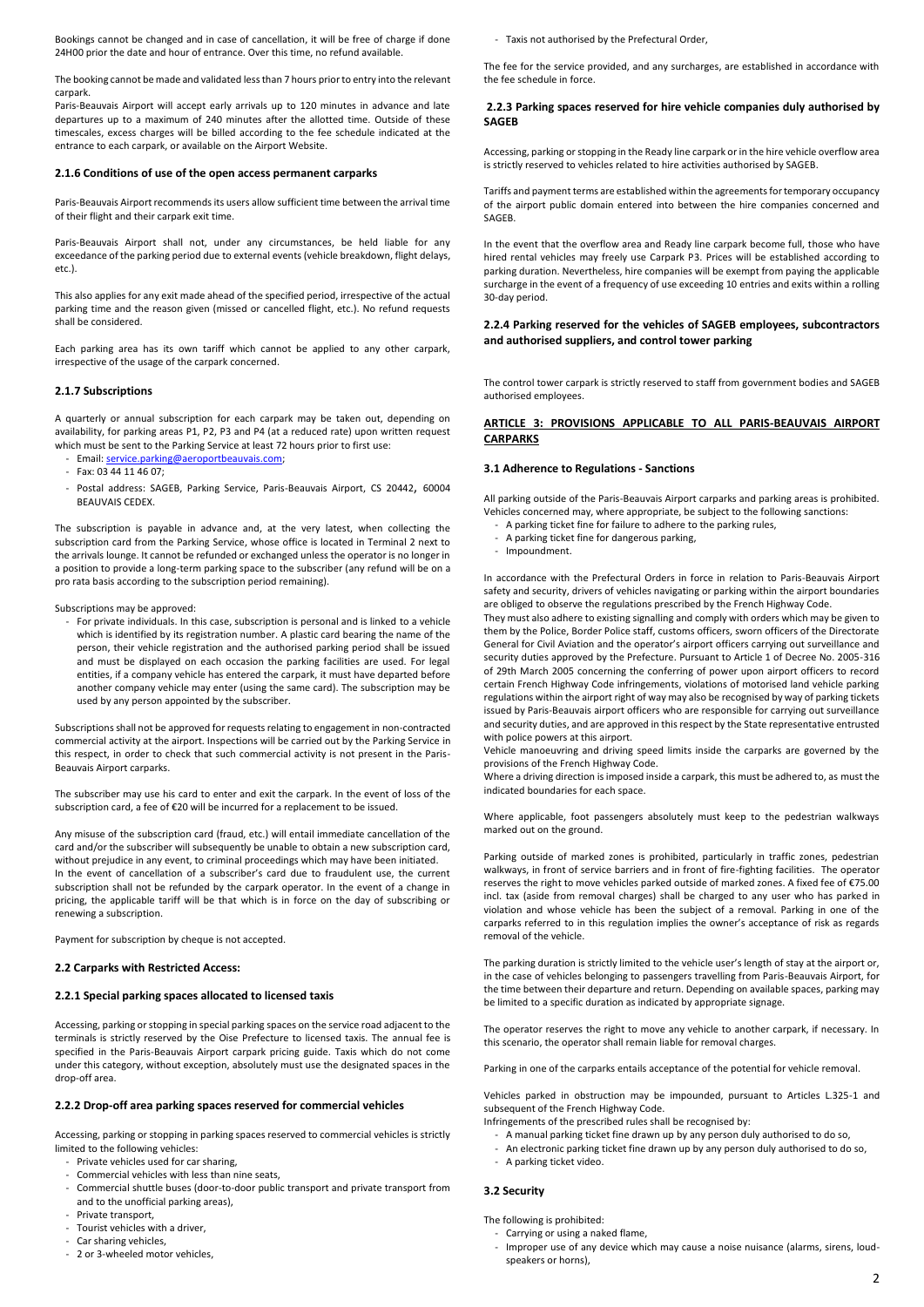- Refuelling, carrying out repair work, maintenance work, or emptying or cleaning vehicles within the confines of the parking areas,
- Pouring oily, flammable or corrosive liquids, or allowing them to spill, within the confines of the parking areas. In the event of intentional or accidental spillage, any cleaning and restoration charges will be the responsibility of the user concerned;
- Bringing loose animals into the airport,
- Using any equipment reserved for carpark attendant use only,
- Carrying out any kind of industrial, commercial or artisan activity inside the airport carparks without special permission from the airport concession operator, and which may give rise to the payment of a fee.
- Carrying out surveys, requests, offers of service, the distribution of objects of any kind, or the distribution of leaflets or flyers inside the airport carparks. Gatherings are equally prohibited,
- Leaving luggage unattended within, or in the vicinity of, the airport terminal and the carparks,
- Causing damage to any of the airport concession's fixtures, fittings or landscaped areas,
- Discarding cigarettes, matches or any lit item or rubbish.

# **3.3 Maximum Parking Duration**

The maximum parking duration in any of the parking areas is fixed at 2 months. Outside of this time, SAGEB reserves the right to have recourse to the competent Police department for the purposes of removing the vehicle(s) concerned, in accordance with Articles R325- 47 and subsequent of the French Highway Code.

### **3.4 Tariffs**

Paris-Beauvais Airport carpark tariffs are established in accordance with the pricing guide in force and are specifically available to users of its website.

Beyond 10 passes over 30 rolling days, the applied rate on the car parks will be settled depending on both the period on the car park and each car park's rates with a minimum increase of € 15.00 per pass.

The loss of a carpark entry ticket will incur the payment of a flat fee which may amount to €250 incl. tax. Payment shall be made immediately. No credit, invoicing or other form of delayed payment shall be permitted.

Any fraudulent transaction shall incur the payment of a flat fee of €250 incl. tax. Furthermore, SAGEB shall initiate legal proceedings against any person liable for such transactions.

# **3.5 Responsibility**

Any vehicle parking within the boundaries of the Paris-Beauvais Airport carparks is parked at the owner's risk, with the fees levied simply providing an entitlement to park, and not security protection and monitoring.

SAGEB and the owner of Paris-Beauvais Airport (SMABT) do not guarantee any service other than parking, and assume no security protection or surveillance obligation. They shall not engage direct or indirect responsibility in the event of an accident, partial or complete damage, theft or burning of a vehicle or of one of its components or its contents, except where SAGEB and/or SMABT are duly proved to have caused damage.

The user shall remain solely responsible for any accident or damage of any kind, be it physical injury or material damage, which may occur in the airport carparks.

Vehicles parked in the airport carparks are the full responsibility of their owner or driver. The driver must ensure that the vehicle is locked (windows, doors, boot, etc.), that the handbrake has been applied and the engine has stopped. Owners are requested not to leave any items on display inside their parked vehicles.

The operator and/or owner of Paris-Beauvais Airport shall not, under any circumstances, be held liable for theft or damage caused by third parties.

All driving, manoeuvring, parking, and pick-up and drop-off of passengers within the confines of the Airport carparks is undertaken under the full responsibility of the vehicle users and/or owners.

In the event of damage caused to Airport facilities, the responsible party must make an immediate declaration to the Airport Parking Service and inform SAGEB and his insurance provider in writing.

Liability may not be sought from the operator or owner of Paris-Beauvais Airport in this respect.

The operator and owner of Paris-Beauvais Airport shall not be accountable for instances of unforeseeable circumstances, natural phenomena or events of force majeure, including armed robbery, bad weather, natural disasters, fire, freezing conditions, floods, snow, storms, strikes, social conflict, civil authority or military interventions, etc., with this list not being exhaustive.

# **3.6 Prohibition of Advertising and Touting**

In accordance with the Police order regarding airport security measures, the promotion of any competing activity or service on the airport site without prior agreement of the concession holder is forbidden. Any offender shall be liable for a penalty of €250 for acknowledged infringement.

## **3.7 Right of Withdrawal**

In accordance with the terms and conditions prescribed by Articles L.221-18 and subsequent, consumers have a period of fourteen days to exercise their right of withdrawal from a remote contract they have entered into. This period runs from the day on which the contract is entered into. Consumers do not need to justify their decision, nor be held liable for costs other than those set out in Articles L.221-23 to L.221-25 of the Consumer Code.

Pursuant to Article L.221-21 of the same code, the consumer may exercise his right of withdrawal prior to the lapse of the time period specified in Article L.221-18, informing Paris-Beauvais Airport Customer Services of his decision to withdraw by sending it the withdrawal form referred to in Article 2 of L.221-5 or an unambiguous declaration, expressing his desire to withdraw.

In accordance with Article L.221-24 of the Consumer Code, when the right of withdrawal has been exercised, the business must reimburse the consumer for the full amount paid, including delivery charges, without undue delay and at the very latest fourteen days from the date on which it is advised of the consumer's decision to withdraw.

Under the terms of Article L.221-28, the right of withdrawal may not be exercised for service supply contracts which have been fully executed prior to the end of the withdrawal period and the execution of which commenced subsequent to the prior agreement of the consumer.

### **3.8 Personal Data**

3.8.1 Protection of personal data

SAGEB is concerned about the protection of personal data. It is committed to working in a respectful manner in the GDPR and to collecting and storing data in the interests of proportionality, relevance and security to ensure our customers a quality service.

For any information on the protection of personal data, the Customer can also visit the website of the IT Commission and Liberty www.cnil.fr.

Identity of the controller: SAGEB – Aéroport Paris Beauvais Route de l'Aéroport 60 000 TILLE

Designated Data Protection Officier (DPO):

# M. Tahir TAS – [rgpd@aeroportbeauvais.com](mailto:rgpd@aeroportbeauvais.com)

3.8.2 Data collected and purposes

SAGEB collects and uses personal data concerning Customers for the main purposes described below:

• Manage the issuance of parking passes including subscriptions and online reservations and hourly tickets;

• Manage access to the car park, security and fluidity of the service;

• Manage the client and prospect files, the provision of services and the contractual, technical, financial and accounting management of the relationship with the clients and users of the services;

• Securely process payment details when subscribing to a service;

• Inform Customers of the current situation in the car park and of any incidents and disturbances observed in the provision of services;

• Better understand the needs and expectations of Customers in order to provide tailored services and measure the use of services in order to evolve the offers; • Process requests, exercise of rights and complaints of Customers;

• Comply with the law, regulations, and legal demands and orders;

For entry plate reading systems:

Manage the generation of proof of parking time in case of loss of ticket of hourly customers.

Registration plate reading device:

Some fleets are equipped with a registration plate reading device which makes it possible to improve the fluidity of access to the car park and to provide proof of the parking time in case of loss of ticket of the hourly customers. This device is also used as part of the parking safety to identify "suction cups" vehicles.

The driver or passengers are under no circumstances photographed by the device, only the registration plate and the lower part of the front of the vehicle are photographed. The Site Manager, our agents, our customer service and our remote control centre may have access to the data stored there as part of the fluidity or commercial management. The data are stored in a controlled and anonymized manner quickly in relation to the purpose.

#### Video protection device:

Parks are placed under video protection to ensure the safety of property and people. However, the subscribed service is entitled to a right of parking and not a right of guarding, surveillance or deposit. The right to park a vehicle in the parking lot is therefore granted at the risk of the user. These installations comply with the legislation and are based on an authorisation issued by the prefecture concerned.

The Site Manager and certain authorised persons may have access to the recorded images. A list of people authorized to view the images is available at the car park